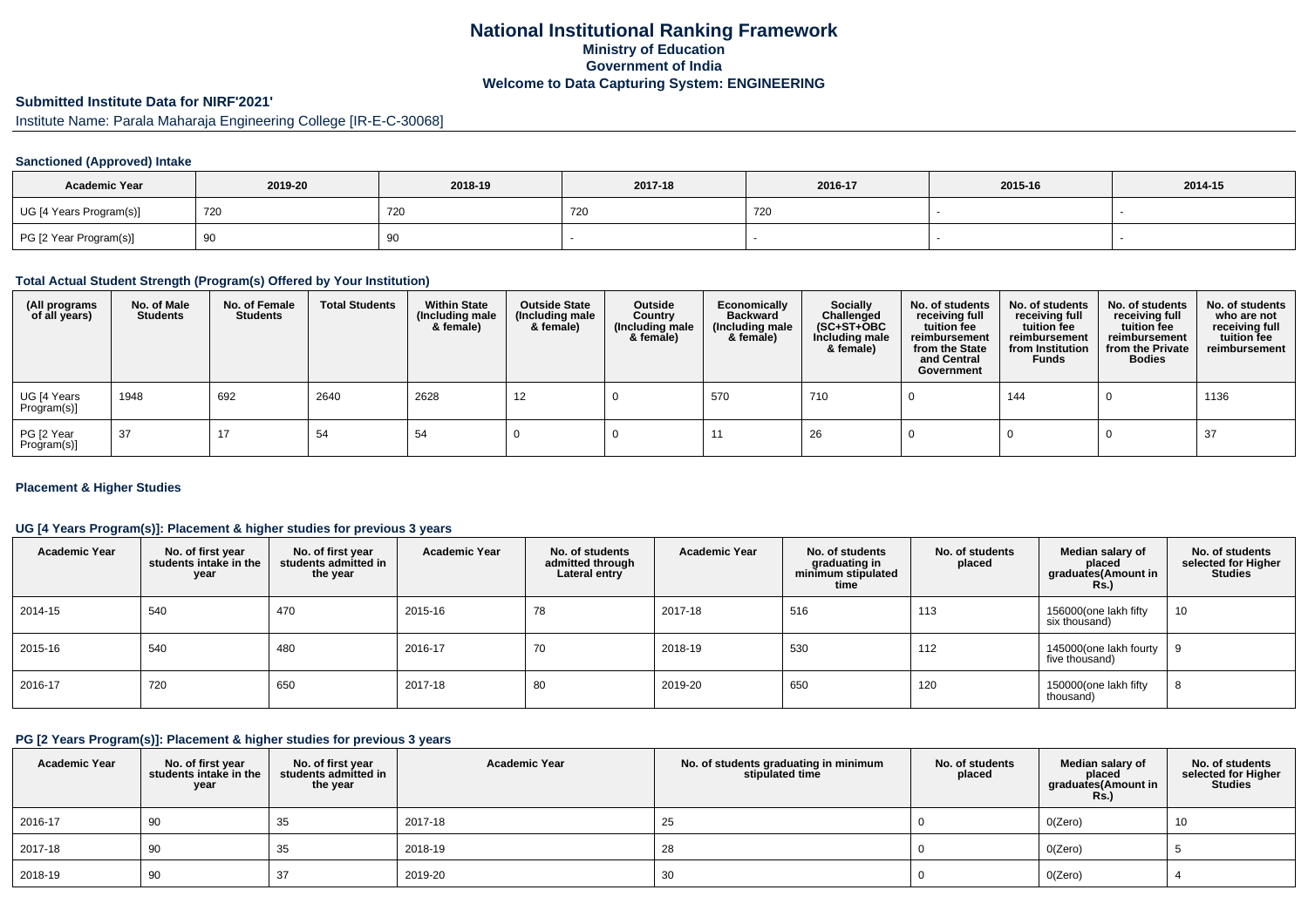#### **Ph.D Student Details**

| Ph.D (Student pursuing doctoral program till 2019-20 Students admitted in the academic year 2020-21 should not be entered here.) |         |         |         |  |  |  |  |
|----------------------------------------------------------------------------------------------------------------------------------|---------|---------|---------|--|--|--|--|
| <b>Total Students</b>                                                                                                            |         |         |         |  |  |  |  |
| Full Time                                                                                                                        |         |         |         |  |  |  |  |
| Part Time                                                                                                                        |         |         |         |  |  |  |  |
| No. of Ph.D students graduated (including Integrated Ph.D)                                                                       |         |         |         |  |  |  |  |
|                                                                                                                                  | 2019-20 | 2018-19 | 2017-18 |  |  |  |  |
| Full Time                                                                                                                        |         |         |         |  |  |  |  |
| Part Time                                                                                                                        |         |         |         |  |  |  |  |

# **Financial Resources: Utilised Amount for the Capital expenditure for previous 3 years**

| <b>Academic Year</b>                                                                                                                                                                      | 2019-20                                                                                              | 2018-19                                                                    | 2017-18                                                                     |  |  |  |  |  |  |  |
|-------------------------------------------------------------------------------------------------------------------------------------------------------------------------------------------|------------------------------------------------------------------------------------------------------|----------------------------------------------------------------------------|-----------------------------------------------------------------------------|--|--|--|--|--|--|--|
|                                                                                                                                                                                           | <b>Utilised Amount</b>                                                                               | <b>Utilised Amount</b>                                                     | <b>Utilised Amount</b>                                                      |  |  |  |  |  |  |  |
|                                                                                                                                                                                           | Annual Capital Expenditure on Academic Activities and Resources (excluding expenditure on buildings) |                                                                            |                                                                             |  |  |  |  |  |  |  |
| Library (Books, Journals and e-Resources only)                                                                                                                                            | 2559967 (twenty five lakh fifty nine thousand nine hundred<br>sixty seven)                           | 2554449 (twenty five lakh fifty four thousand four hundred<br>fourty nine) | 2548896 (twenty five lakh fourty eight thousand eight hunderd<br>ninty six) |  |  |  |  |  |  |  |
| New Equipment and software for Laboratories                                                                                                                                               | 2559967 (twenty five lakh fifty nine thousand nine hundred<br>sixty seven)                           | 2554449 (twenty five lakh fifty four thousand four hundred<br>fourty nine) | 2548893 (twenty five lakh fourty eight thousand eight hunderd<br>ninty six) |  |  |  |  |  |  |  |
| <b>Engineering Workshops</b>                                                                                                                                                              | 9316969 (ninty three lakh sixteen thousand nine hundred sixty<br>nine)                               | 7816969 (seventy eight lakh sixteen thousand nine hundred<br>sixty nine)   | 7816969 (seventy eight thousnd sixteen thousand nine<br>hundred sixty nine) |  |  |  |  |  |  |  |
| Other expenditure on creation of Capital Assets (For setting up<br>classrooms, seminar hall, conference hall, library, Lab, Engq<br>workshops excluding expenditure on Land and Building) | 9316969 (ninty three lakh sixteen thousand nine hundred sixty<br>nine)                               | 7816969 (seventy eight lakh sixteen thousand nine hundred<br>sixty nine)   | 7816969 (seventy eight thousnd sixteen thousand nine<br>hundred sixty nine) |  |  |  |  |  |  |  |

# **Financial Resources: Utilised Amount for the Operational expenditure for previous 3 years**

| <b>Academic Year</b>                                                                                                                                                                            | 2019-20                                                                                      | 2018-19                                                                         | 2017-18                                                                         |  |  |  |  |  |  |
|-------------------------------------------------------------------------------------------------------------------------------------------------------------------------------------------------|----------------------------------------------------------------------------------------------|---------------------------------------------------------------------------------|---------------------------------------------------------------------------------|--|--|--|--|--|--|
|                                                                                                                                                                                                 | <b>Utilised Amount</b><br><b>Utilised Amount</b>                                             |                                                                                 | <b>Utilised Amount</b>                                                          |  |  |  |  |  |  |
| <b>Annual Operational Expenditure</b>                                                                                                                                                           |                                                                                              |                                                                                 |                                                                                 |  |  |  |  |  |  |
| Salaries (Teaching and Non Teaching staff)                                                                                                                                                      | 95470980 (nine hundred fifty four lakh four hundred seventy<br>thousand nine hundred eighty) | 90450000 (nine hundred four lakh fifty thousand)                                | 90459980 (nine hundred four lakh fifty nine thousand nine<br>hundred eighty)    |  |  |  |  |  |  |
| Maintenance of Academic Infrastructure or consumables and<br>other running expenditures (excluding maintenance of hostels<br>and allied services, rent of the building, depreciation cost, etc) | 84379611 (eight hundred fourty three lakh seventy nine<br>thousand six hundred eleven)       | 80379612 (eight hundred three lakh seventy nine thousand six<br>hundred twelve) | 80379612 (eight hundred three lakh seventy nine thousand six<br>hundred twelve) |  |  |  |  |  |  |
| Seminars/Conferences/Workshops                                                                                                                                                                  | 84379608 (eight hundred fourty three lakh seventy nine<br>thousand six hundred eight)        | 80379609 (eight hundred three lakh seventy nine thousand six<br>hundred nine)   | 80379612 (eight hundred three lakh seventy nine thousand six<br>hundred twelve) |  |  |  |  |  |  |

**IPR**

| Calendar year            | 2019 | 2018 | 2017 |
|--------------------------|------|------|------|
| No. of Patents Published |      |      |      |
| No. of Patents Granted   |      |      |      |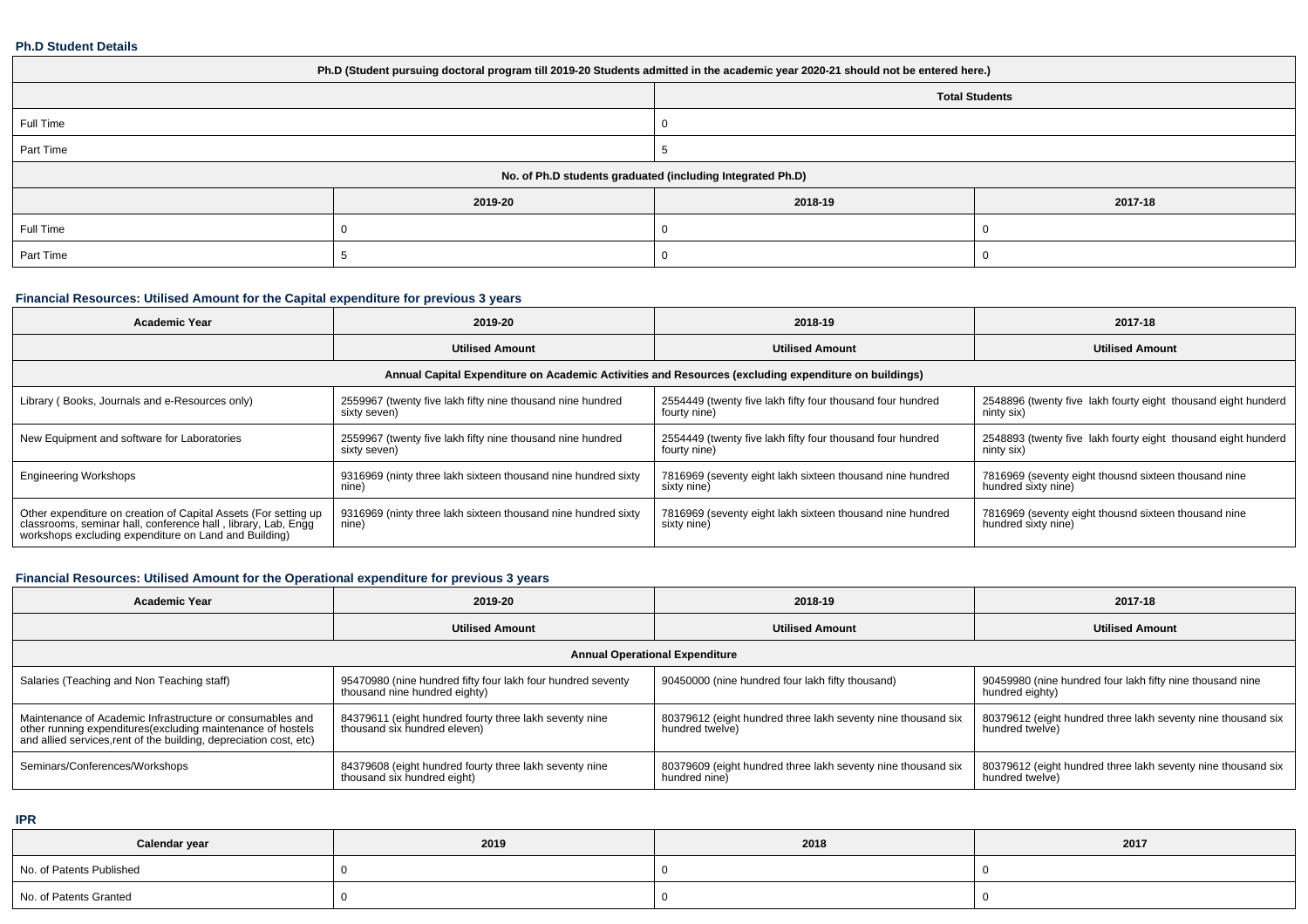### **Sponsored Research Details**

| <b>Financial Year</b>                    | 2019-20     | 2018-19 | 2017-18 |
|------------------------------------------|-------------|---------|---------|
| Total no. of Sponsored Projects          |             |         |         |
| Total no. of Funding Agencies            |             |         |         |
| Total Amount Received (Amount in Rupees) | 1200000     |         |         |
| Amount Received in Words                 | twelve lakh | Zero    | Zero    |

### **Consultancy Project Details**

| <b>Financial Year</b>                    | 2019-20                    | 2018-19 | 2017-18 |
|------------------------------------------|----------------------------|---------|---------|
| Total no. of Consultancy Projects        |                            |         |         |
| Total no. of Client Organizations        |                            |         |         |
| Total Amount Received (Amount in Rupees) | 2050000                    |         |         |
| Amount Received in Words                 | twenty lakh fifty thousand | Zero    | Zero    |

### **PCS Facilities: Facilities of physically challenged students**

| 1. Do your institution buildings have Lifts/Ramps?                                                                                                        | Yes, more than 80% of the buildings |
|-----------------------------------------------------------------------------------------------------------------------------------------------------------|-------------------------------------|
| 2. Do your institution have provision for walking aids, includingwheelchairs and transportation from one building to another for<br>handicapped students? | Yes                                 |
| 3. Do your institution buildings have specially designed toilets for handicapped students?                                                                | Yes, more than 40% of the buildings |

### **Faculty Details**

| Srno | Name                   | Age | Designation            | Gender | Qualification | <b>Experience (In</b><br>Months) | <b>Is Associated</b><br><b>Last Year</b> | <b>Currently</b><br>working with<br>institution? | <b>Joining Date</b> | <b>Leaving Date</b>      | <b>Association type</b> |
|------|------------------------|-----|------------------------|--------|---------------|----------------------------------|------------------------------------------|--------------------------------------------------|---------------------|--------------------------|-------------------------|
|      | Kodanda Dhar<br>Naik   | 43  | Assistant<br>Professor | Male   | M.Tech        | 179                              | Yes                                      | Yes                                              | 22-03-2012          | $\sim$                   | Regular                 |
| 2    | Ranumayee Sing         | 36  | Assistant<br>Professor | Female | M.Tech        | 129                              | Yes                                      | Yes                                              | 05-10-2010          | $\overline{\phantom{a}}$ | Regular                 |
| 3    | Sasmita Rani<br>Behera | 39  | Assistant<br>Professor | Female | M.Tech        | 129                              | Yes                                      | Yes                                              | 11-10-2010          | $\sim$                   | Regular                 |
|      | Himadri Sahu           | 32  | Assistant<br>Professor | Male   | Ph.D          | 55                               | Yes                                      | Yes                                              | 15-12-2016          | $\overline{\phantom{a}}$ | Regular                 |
|      | Mitali Sinha           | 31  | Assistant<br>Professor | Female | M.Tech        | 81                               | Yes                                      | Yes                                              | 30-09-2014          | $\overline{\phantom{a}}$ | Regular                 |
| 6    | Chinmayee Patra        | 32  | Assistant<br>Professor | Female | M.Tech        | 18                               | Yes                                      | Yes                                              | 10-07-2019          | $\sim$                   | Adhoc /<br>Contractual  |
|      | Rashmi Ranjan<br>Sahoo | 36  | Assistant<br>Professor | Male   | M.Tech        | 144                              | Yes                                      | Yes                                              | 09-10-2014          | $\sim$                   | Regular                 |
| 8    | Piu Chakraborty        | 27  | Assistant<br>Professor | Female | M.Tech        |                                  | No                                       | Yes                                              | 10-07-2019          | $\overline{\phantom{a}}$ | Adhoc /<br>Contractual  |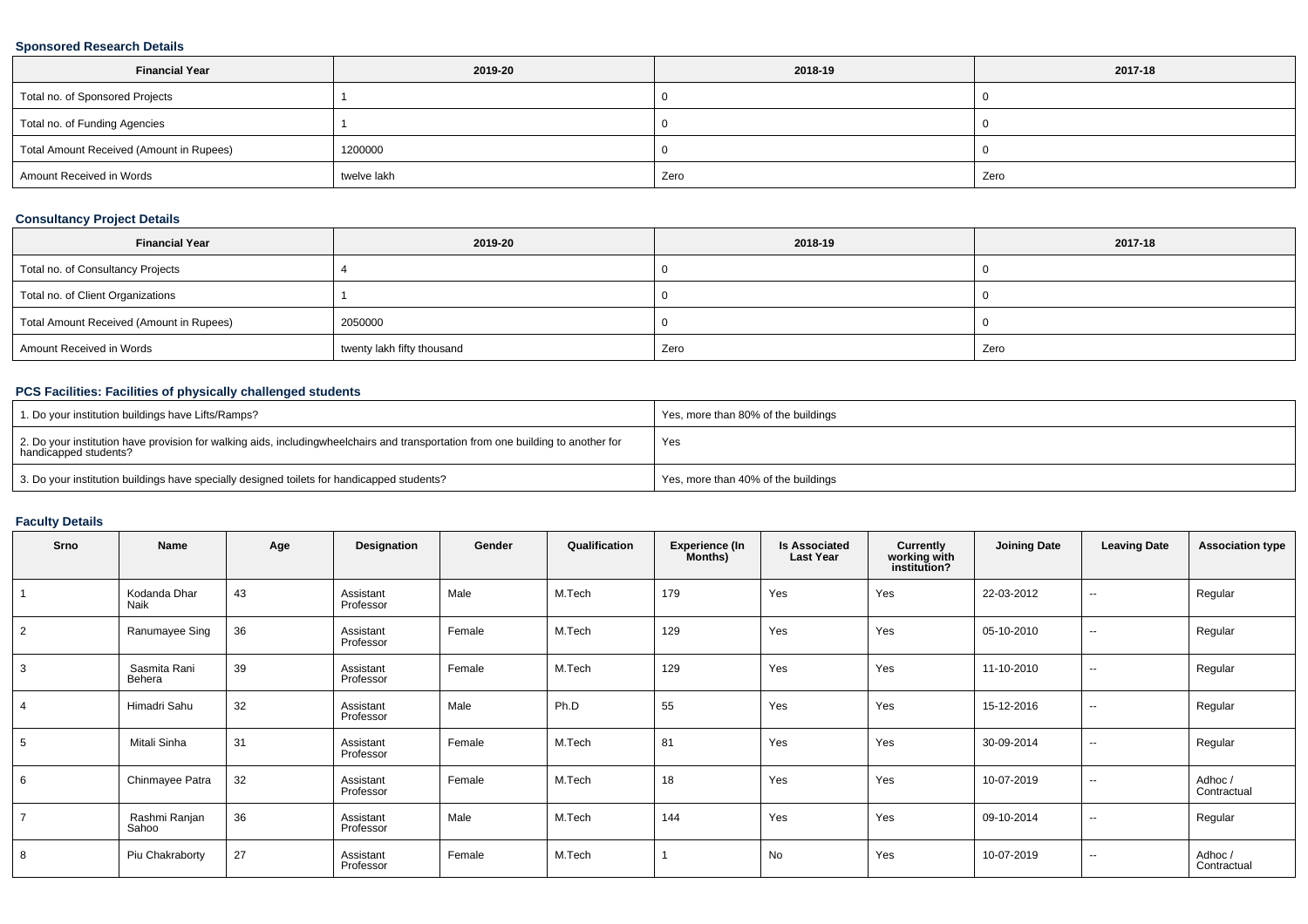| 9  | Niranjan Panigrahi                   | 39 | Assistant<br>Professor | Male   | Ph.D          | 84             | Yes | Yes | 22-10-2014 | $\overline{\phantom{a}}$ | Regular                |
|----|--------------------------------------|----|------------------------|--------|---------------|----------------|-----|-----|------------|--------------------------|------------------------|
| 10 | Kalyan Kumar<br>Jena                 | 31 | Assistant<br>Professor | Male   | M.Tech        | 84             | Yes | Yes | 25-07-2016 | $\sim$                   | Regular                |
| 11 | Avinash Anand                        | 26 | Assistant<br>Professor | Male   | M.Tech        | $\overline{4}$ | Yes | Yes | 10-07-2019 | $\sim$                   | Adhoc /<br>Contractual |
| 12 | Sourav Kumar<br>Bhoi                 | 30 | Assistant<br>Professor | Male   | Ph.D          | 60             | Yes | Yes | 25-07-2016 | $\sim$                   | Regular                |
| 13 | Rajesh Dutta                         | 23 | Assistant<br>Professor | Male   | <b>B.Tech</b> | $\mathbf{1}$   | No  | Yes | 10-07-2019 | $\sim$                   | Adhoc /<br>Contractual |
| 14 | S Gopal Krishna<br>Patro             | 29 | Associate<br>Professor | Male   | M.Tech        | 12             | No  | No  | 24-07-2015 | 13-06-2019               | Adhoc /<br>Contractual |
| 15 | Rajesh Kumar<br>Subudhi              | 30 | Assistant<br>Professor | Male   | M.Tech        | 12             | No  | No  | 21-08-2015 | 13-06-2019               | Adhoc /<br>Contractual |
| 16 | Snigdha Bahuk                        | 26 | Assistant<br>Professor | Female | M.Tech        | 12             | Yes | No  | 16-07-2018 | 13-06-2019               | Adhoc /<br>Contractual |
| 17 | Avinash Samantra                     | 26 | Assistant<br>Professor | Male   | M.Tech        | 12             | Yes | No  | 16-01-2019 | 13-06-2019               | Adhoc /<br>Contractual |
| 18 | Manaswini Jena                       | 31 | Assistant<br>Professor | Female | M.Tech        | 12             | Yes | No  | 16-01-2019 | 13-06-2019               | Adhoc /<br>Contractual |
| 19 | Agyan Kumar<br>Prusty                | 38 | Assistant<br>Professor | Male   | M.Tech        | 66             | No  | Yes | 15-07-2019 | $\sim$                   | Adhoc /<br>Contractual |
| 20 | Chitrasen<br>Samantra                | 37 | Assistant<br>Professor | Male   | Ph.D          | 60             | Yes | Yes | 25-07-2016 | $\sim$                   | Regular                |
| 21 | Alok Ranjan<br>Pradhan               | 27 | Assistant<br>Professor | Male   | M.Tech        | 24             | Yes | Yes | 22-07-2019 | $\sim$                   | Adhoc /<br>Contractual |
| 22 | Amar Ranjan<br>Dash                  | 30 | Assistant<br>Professor | Male   | M.Tech        | 6              | No  | Yes | 15-07-2019 | $\sim$                   | Adhoc /<br>Contractual |
| 23 | Amiya Ranjan<br>Patra                | 27 | Assistant<br>Professor | Male   | M.Tech        | 27             | No  | Yes | 22-07-2019 | $\sim$                   | Adhoc /<br>Contractual |
| 24 | Madhusmita<br>Priyadarshini<br>Sahoo | 25 | Assistant<br>Professor | Female | M.Tech        | 3              | No  | Yes | 15-07-2019 | $\overline{\phantom{a}}$ | Adhoc /<br>Contractual |
| 25 | Pooja pallavi                        | 26 | Assistant<br>Professor | Female | M.Tech        | $\overline{4}$ | No  | Yes | 10-08-2019 | $\sim$                   | Adhoc /<br>Contractual |
| 26 | Sefali Surabhi<br>Rout               | 25 | Assistant<br>Professor | Female | M.Tech        | 3              | No  | Yes | 31-07-2019 | $\overline{\phantom{a}}$ | Adhoc /<br>Contractual |
| 27 | Shiba Narayan<br>Sahu                | 34 | Assistant<br>Professor | Male   | M.Tech        | 12             | Yes | No  | 13-07-2018 | 13-07-2019               | Adhoc /<br>Contractual |
| 28 | Debasis<br>Mohapatra                 | 35 | Assistant<br>Professor | Male   | M.Tech        | 129            | Yes | Yes | 05-10-2010 | $\sim$                   | Regular                |
| 29 | Soumyashree<br>Sabat <sup>1</sup>    | 29 | Assistant<br>Professor | Female | M.Tech        | $\overline{4}$ | No  | No  | 01-01-2017 | 22-12-2018               | Adhoc /<br>Contractual |
| 30 | Subrat Kumar<br>Baral                | 28 | Assistant<br>Professor | Male   | M.Tech        | 12             | No  | No  | 30-07-2017 | 07-06-2019               | Adhoc /<br>Contractual |
| 31 | Ashutosh<br>Mahapatra                | 27 | Assistant<br>Professor | Male   | M.Tech        | 12             | Yes | No  | 13-07-2018 | 23-12-2018               | Adhoc /<br>Contractual |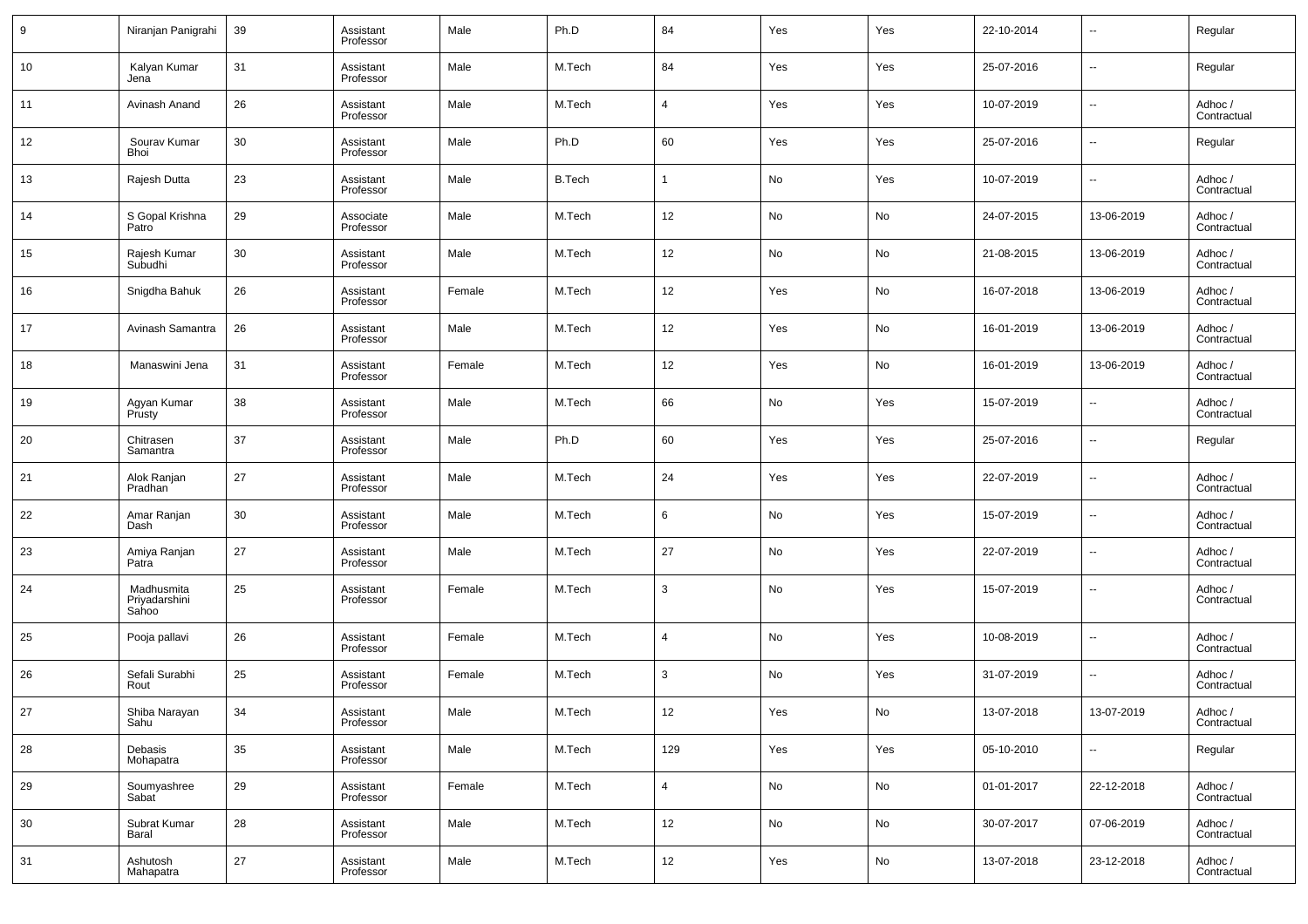| 32 | Ranjan Kumar<br>Swain     | 57 | Professor              | Male   | Ph.D   | 420 | Yes | Yes | 25-02-2015 | $\overline{\phantom{a}}$ | Regular                |
|----|---------------------------|----|------------------------|--------|--------|-----|-----|-----|------------|--------------------------|------------------------|
| 33 | <b>Trilochan Rout</b>     | 47 | Associate<br>Professor | Male   | Ph.D   | 295 | Yes | Yes | 27-04-2012 | $\overline{\phantom{a}}$ | Regular                |
| 34 | Aditya Kumar<br>Patra     | 54 | Associate<br>Professor | Male   | M.Tech | 376 | Yes | Yes | 02-03-2012 | $\overline{\phantom{a}}$ | Regular                |
| 35 | Jayanarayan<br>Mahakud    | 41 | Assistant<br>Professor | Male   | M.Tech | 144 | Yes | Yes | 04-10-2010 | $\overline{\phantom{a}}$ | Regular                |
| 36 | Anukampa Chau<br>Pattnaik | 37 | Assistant<br>Professor | Female | M.Tech | 156 | Yes | Yes | 06-10-2010 | $\overline{\phantom{a}}$ | Regular                |
| 37 | D Behera                  | 35 | Assistant<br>Professor | Male   | M.Tech | 91  | Yes | Yes | 30-09-2014 | $\overline{\phantom{a}}$ | Regular                |
| 38 | M Mohanty                 | 30 | Assistant<br>Professor | Female | M.Tech | 87  | Yes | Yes | 09-10-2014 | $\overline{\phantom{a}}$ | Regular                |
| 39 | Saumes<br>Harichandan     | 34 | Assistant<br>Professor | Male   | M.Tech | 96  | Yes | Yes | 14-10-2014 | $\overline{\phantom{a}}$ | Regular                |
| 40 | Baisalini Sethi           | 32 | Assistant<br>Professor | Female | M.Tech | 84  | Yes | Yes | 14-10-2014 | $\overline{\phantom{a}}$ | Regular                |
| 41 | Kasinath<br>Dhamudia      | 35 | Assistant<br>Professor | Male   | M.Tech | 84  | Yes | Yes | 14-10-2014 | $\overline{\phantom{a}}$ | Regular                |
| 42 | B Durga Rao               | 30 | Assistant<br>Professor | Male   | M.Tech | 84  | Yes | Yes | 21-10-2014 | $\overline{\phantom{a}}$ | Regular                |
| 43 | Kanchan Kumari            | 37 | Assistant<br>Professor | Female | Ph.D   | 123 | Yes | Yes | 24-11-2014 | $\overline{\phantom{a}}$ | Regular                |
| 44 | Balaji Kumar<br>Choudhury | 41 | Assistant<br>Professor | Male   | M.Tech | 108 | Yes | Yes | 21-11-2016 | $\overline{\phantom{a}}$ | Regular                |
| 45 | Sagar Kumar<br>Murmu      | 32 | Assistant<br>Professor | Male   | M.Tech | 72  | Yes | Yes | 28-11-2016 | $\overline{\phantom{a}}$ | Regular                |
| 46 | Sandeep Bhoi              | 32 | Assistant<br>Professor | Male   | M.Tech | 66  | Yes | Yes | 14-12-2016 | $\overline{\phantom{a}}$ | Regular                |
| 47 | Priya Ranjan<br>Panda     | 28 | Assistant<br>Professor | Male   | M.Tech | 12  | Yes | Yes | 27-07-2016 | $\overline{\phantom{a}}$ | Adhoc /<br>Contractual |
| 48 | S S Dash                  | 31 | Assistant<br>Professor | Female | M.Tech | 96  | Yes | Yes | 10-10-2014 | $\overline{\phantom{a}}$ | Regular                |
| 49 | J Mallick                 | 36 | Assistant<br>Professor | Male   | Ph.D   | 104 | Yes | Yes | 16-10-2014 | $\overline{\phantom{a}}$ | Regular                |
| 50 | N Dalai                   | 33 | Assistant<br>Professor | Female | M.Tech | 105 | Yes | Yes | 27-10-2014 | $\overline{\phantom{a}}$ | Regular                |
| 51 | R Swain                   | 35 | Assistant<br>Professor | Male   | Ph.D   | 128 | Yes | Yes | 23-12-2016 | $\overline{\phantom{a}}$ | Regular                |
| 52 | P SYAMSUNDAR              | 27 | Assistant<br>Professor | Male   | M.Tech | 12  | Yes | Yes | 03-01-2018 | $\overline{\phantom{a}}$ | Adhoc /<br>Contractual |
| 53 | P Pradhan                 | 29 | Assistant<br>Professor | Male   | M.Tech | 12  | Yes | Yes | 03-01-2018 | $\overline{\phantom{a}}$ | Adhoc /<br>Contractual |
| 54 | D Panda                   | 28 | Assistant<br>Professor | Female | M.Tech | 12  | Yes | Yes | 03-01-2018 | $\overline{\phantom{a}}$ | Adhoc /<br>Contractual |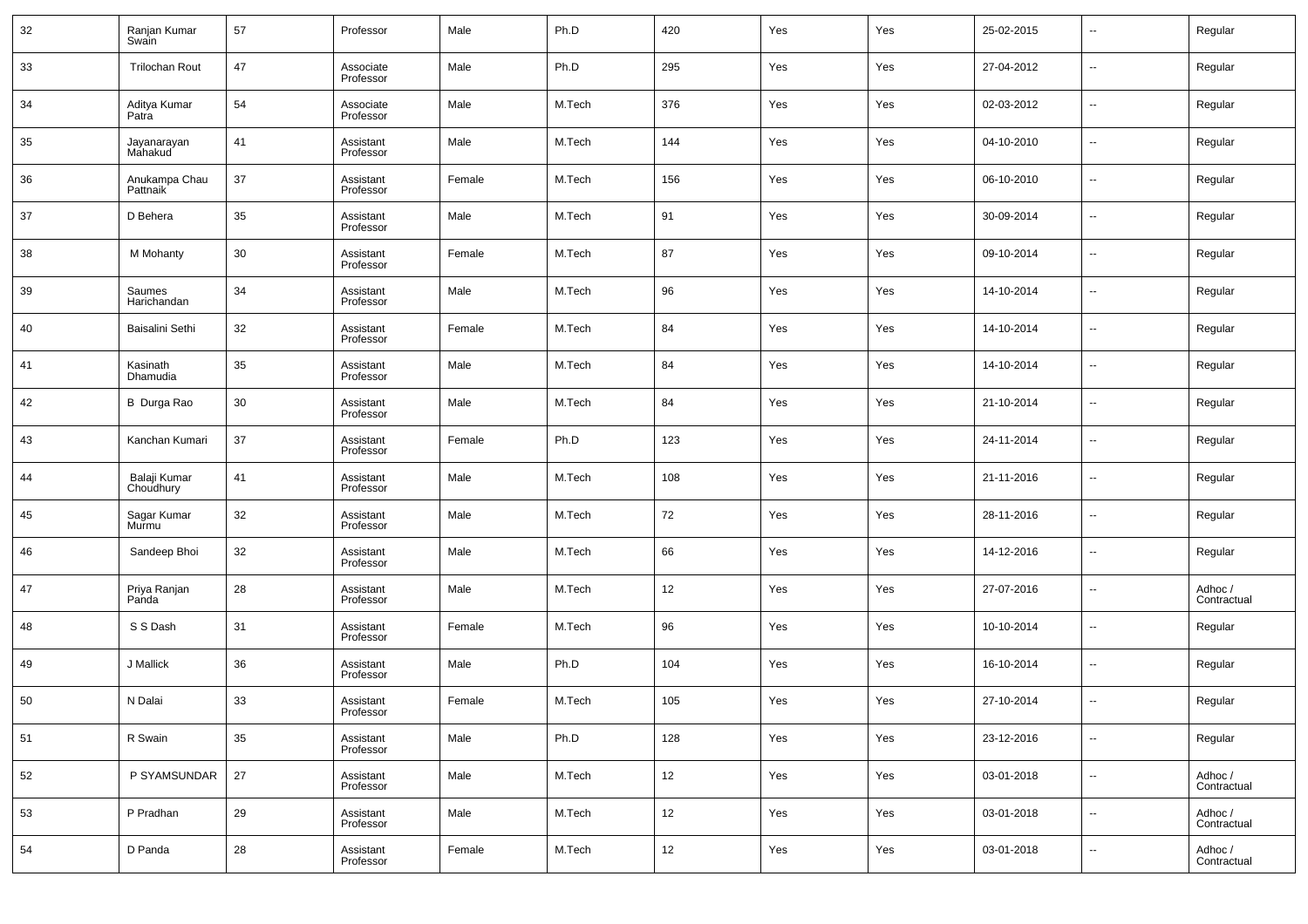| 55  | S Kumar                         | 25 | Assistant<br>Professor | Male   | M.Tech   | 12          | Yes | Yes | 13-10-2018 | $\overline{\phantom{a}}$ | Adhoc /<br>Contractual |
|-----|---------------------------------|----|------------------------|--------|----------|-------------|-----|-----|------------|--------------------------|------------------------|
| 56  | A P Panda                       | 30 | Assistant<br>Professor | Male   | M.Tech   | 14          | No  | Yes | 15-07-2019 | $\overline{\phantom{a}}$ | Adhoc /<br>Contractual |
| 57  | R Patnaik                       | 24 | Assistant<br>Professor | Female | M.Tech   | 4           | No  | Yes | 25-07-2019 | $\overline{\phantom{a}}$ | Adhoc /<br>Contractual |
| 58  | P Maharathi                     | 24 | Assistant<br>Professor | Female | M.Tech   | -1          | No  | Yes | 17-07-2019 | $\overline{\phantom{a}}$ | Adhoc /<br>Contractual |
| 59  | S Soumya                        | 24 | Assistant<br>Professor | Female | M.Tech   | $\mathbf 1$ | No  | Yes | 16-07-2019 | $\overline{\phantom{a}}$ | Adhoc /<br>Contractual |
| 60  | J Mangaraj                      | 26 | Assistant<br>Professor | Male   | M.Tech   | 3           | No  | Yes | 15-07-2019 | $\overline{\phantom{a}}$ | Adhoc /<br>Contractual |
| 61  | Purna Chandra<br>Biswal         | 55 | Assistant<br>Professor | Male   | Ph.D     | 358         | Yes | Yes | 01-10-2010 | $\overline{\phantom{a}}$ | Regular                |
| 62  | Chittaranjan<br>Mallick         | 46 | Assistant<br>Professor | Male   | Ph.D     | 242         | Yes | Yes | 01-10-2010 | $\overline{\phantom{a}}$ | Regular                |
| 63  | Sudarsan Sahoo                  | 44 | Assistant<br>Professor | Male   | Ph.D     | 130         | Yes | Yes | 04-10-2010 | $\overline{\phantom{a}}$ | Regular                |
| 64  | Satrujit Mishra                 | 44 | Assistant<br>Professor | Male   | Ph.D     | 130         | Yes | Yes | 04-10-2010 | $\overline{\phantom{a}}$ | Regular                |
| 65  | Subhashree<br>Panda             | 48 | Assistant<br>Professor | Female | Ph.D     | 192         | Yes | Yes | 05-10-2010 | $\overline{\phantom{a}}$ | Regular                |
| 66  | Puspanjali Mishra               | 54 | Assistant<br>Professor | Female | Ph.D     | 130         | Yes | Yes | 09-10-2010 | $\overline{\phantom{a}}$ | Regular                |
| 67  | Jnanaranjan<br>Mohanty          | 45 | Assistant<br>Professor | Male   | Ph.D     | 130         | Yes | Yes | 11-10-2010 | $\overline{\phantom{a}}$ | Regular                |
| 68  | Krushna Hial                    | 29 | Assistant<br>Professor | Male   | MSc(ICT) | 57          | Yes | Yes | 29-11-2016 | $\overline{\phantom{a}}$ | Regular                |
| 69  | Subhashree<br>Priyadarsini Dash | 36 | Assistant<br>Professor | Female | Ph.D     | 75          | Yes | Yes | 30-11-2016 | $\overline{\phantom{a}}$ | Regular                |
| 70  | Punyatoya Mishra                | 38 | Assistant<br>Professor | Female | Ph.D     | 56          | Yes | Yes | 19-12-2016 | $\overline{\phantom{a}}$ | Regular                |
| 71  | Manisha Chhotray                | 38 | Assistant<br>Professor | Female | Ph.D     | 86          | Yes | Yes | 12-04-2017 | $\overline{\phantom{a}}$ | Regular                |
| 72  | Shiv Kumar<br>Sahoo             | 39 | Assistant<br>Professor | Male   | Ph.D     | 36          | Yes | Yes | 18-01-2018 | $\overline{\phantom{a}}$ | Adhoc /<br>Contractual |
| -73 | V Temuzion<br>Kumuja            | 34 | Assistant<br>Professor | Male   | M.Sc.    | 24          | Yes | Yes | 01-01-2018 | $\overline{\phantom{a}}$ | Adhoc /<br>Contractual |
| 74  | Karan Kumar<br>Pradhan          | 31 | Assistant<br>Professor | Male   | Ph.D     | $24\,$      | Yes | Yes | 19-01-2018 | $\overline{\phantom{a}}$ | Adhoc /<br>Contractual |
| 75  | Soumendu Bisoi                  | 31 | Assistant<br>Professor | Male   | Ph.D     | 12          | Yes | Yes | 01-04-2018 | $\overline{\phantom{a}}$ | Adhoc /<br>Contractual |
| 76  | Badri Narayana<br>Panigrahi     | 39 | Assistant<br>Professor | Male   | M.Tech   | 18          | Yes | Yes | 02-01-2018 | $\overline{\phantom{a}}$ | Adhoc /<br>Contractual |
| 77  | Suman Kumar<br>Das              | 28 | Assistant<br>Professor | Male   | M.Tech   | 46          | Yes | Yes | 15-01-2019 | $\overline{\phantom{a}}$ | Adhoc /<br>Contractual |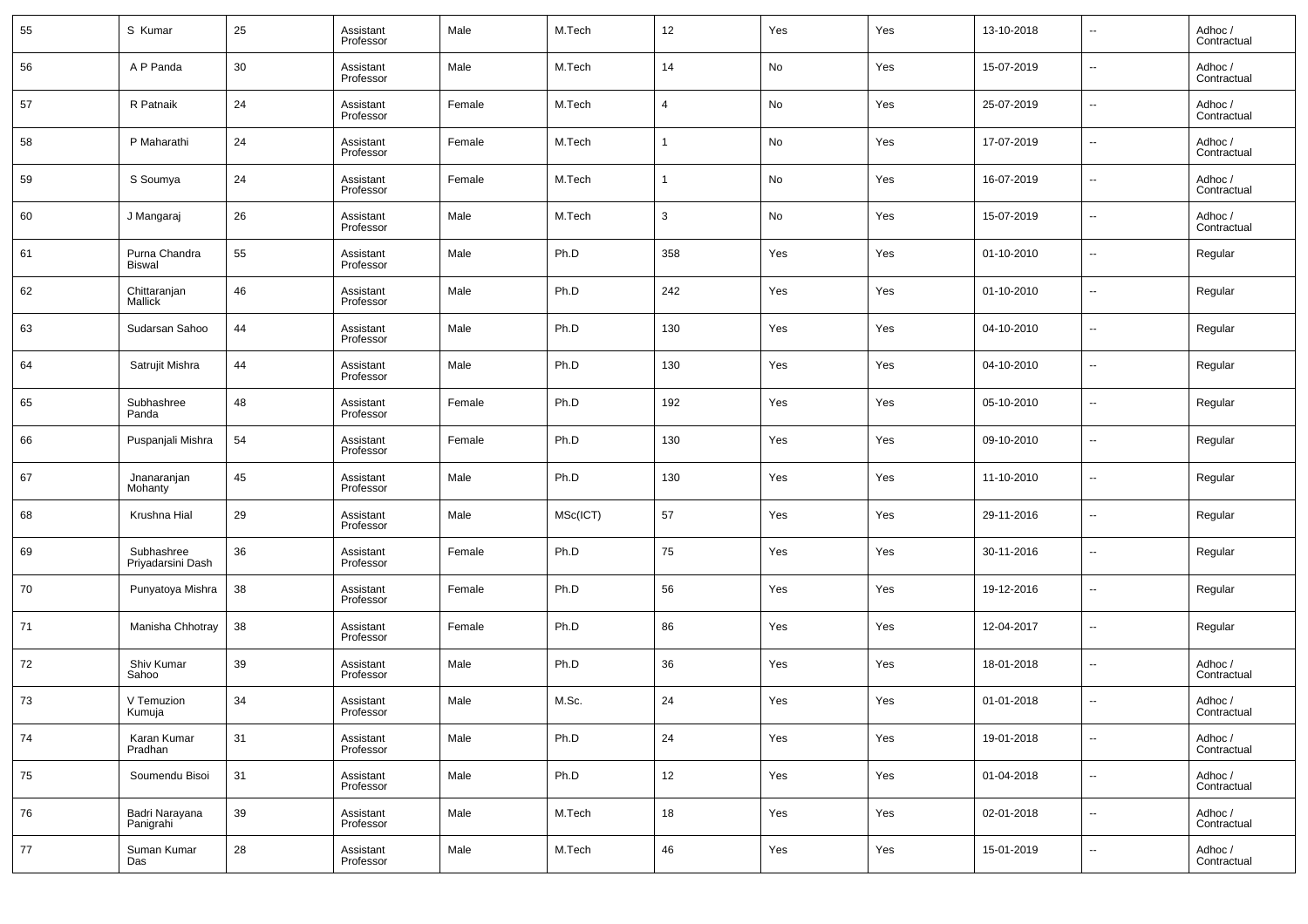| 78  | Kamala Kanta<br>Sahoo                 | 30 | Assistant<br>Professor | Male   | M.Tech | 58             | Yes | Yes | 17-01-2019 | $\overline{\phantom{a}}$ | Adhoc /<br>Contractual |
|-----|---------------------------------------|----|------------------------|--------|--------|----------------|-----|-----|------------|--------------------------|------------------------|
| 79  | Devendra Prasad                       | 29 | Assistant<br>Professor | Male   | M.Tech | 15             | Yes | Yes | 16-01-2019 | $\overline{\phantom{a}}$ | Adhoc /<br>Contractual |
| 80  | Trilochan Pradhan                     | 32 | Assistant<br>Professor | Male   | M.Tech | 19             | Yes | Yes | 11-08-2016 | $\overline{\phantom{a}}$ | Adhoc /<br>Contractual |
| 81  | Debasish Padhi                        | 51 | Assistant<br>Professor | Male   | M.Tech | 180            | Yes | Yes | 01-08-2015 | $\overline{\phantom{a}}$ | Adhoc /<br>Contractual |
| 82  | Amiya Ranjan<br>Routray               | 31 | Assistant<br>Professor | Male   | M.Tech | $\overline{7}$ | Yes | No  | 10-07-2017 | 07-06-2019               | Adhoc /<br>Contractual |
| 83  | Deepak Kumar<br>Bhunya                | 31 | Assistant<br>Professor | Male   | M.Tech | 10             | Yes | No  | 03-07-2017 | 07-06-2019               | Adhoc /<br>Contractual |
| 84  | K Suman Rao                           | 27 | Assistant<br>Professor | Male   | M.Tech | 8              | Yes | Yes | 09-07-2018 | $\overline{\phantom{a}}$ | Adhoc /<br>Contractual |
| 85  | <b>KOVVURI</b><br><b>GANESH REDDY</b> | 28 | Assistant<br>Professor | Male   | M.Tech | 6              | Yes | No  | 02-01-2018 | 07-05-2019               | Adhoc /<br>Contractual |
| 86  | Anjan kumar<br>Mishra                 | 28 | Assistant<br>Professor | Male   | M.Tech | 18             | Yes | Yes | 19-12-2017 | $\overline{\phantom{a}}$ | Adhoc /<br>Contractual |
| 87  | Susanta Behera                        | 36 | Assistant<br>Professor | Male   | M.Tech | 6              | Yes | Yes | 05-01-2018 | $\overline{\phantom{a}}$ | Adhoc /<br>Contractual |
| 88  | Dinesh Kumar<br>Dash                  | 43 | Assistant<br>Professor | Male   | M.Tech | 130            | Yes | No  | 30-09-2010 | 07-06-2019               | Regular                |
| 89  | Nawal Topno                           | 38 | Assistant<br>Professor | Male   | M.Tech | 105            | Yes | Yes | 24-03-2012 | $\overline{\phantom{a}}$ | Regular                |
| 90  | T Mita Kumari                         | 39 | Assistant<br>Professor | Female | M.Tech | 81             | Yes | Yes | 21-09-2014 | $\overline{\phantom{a}}$ | Regular                |
| 91  | Raghunandan<br>Swain                  | 33 | Assistant<br>Professor | Male   | Ph.D   | 60             | Yes | Yes | 27-07-2016 | $\overline{\phantom{a}}$ | Regular                |
| 92  | Shankhamitra<br>Sunani                | 37 | Assistant<br>Professor | Female | M.Tech | 60             | Yes | Yes | 28-07-2016 | $\overline{\phantom{a}}$ | Regular                |
| 93  | Abinash Kumar<br>Pala                 | 28 | Assistant<br>Professor | Male   | M.Tech | 12             | Yes | Yes | 09-01-2017 | $\overline{\phantom{a}}$ | Adhoc /<br>Contractual |
| 94  | Bhbani Sankar<br>Padhy                | 32 | Assistant<br>Professor | Male   | M.Tech | 10             | Yes | Yes | 01-07-2017 | $\overline{\phantom{a}}$ | Adhoc /<br>Contractual |
| 95  | Akankhya<br>Mohanty                   | 26 | Assistant<br>Professor | Female | M.Tech | 10             | Yes | Yes | 06-08-2018 | $\overline{\phantom{a}}$ | Adhoc /<br>Contractual |
| 96  | Sanatan Mohanty                       | 38 | Assistant<br>Professor | Male   | M.Tech | 12             | Yes | Yes | 13-08-2018 | $\sim$                   | Adhoc /<br>Contractual |
| 97  | Sarata Kumar<br>Sahoo                 | 46 | Professor              | Male   | Ph.D   | 252            | Yes | Yes | 29-05-2018 | $\overline{\phantom{a}}$ | Regular                |
| 98  | Tapas Kumar<br>Panigrahi              | 48 | Associate<br>Professor | Male   | Ph.D   | 312            | Yes | Yes | 23-05-2018 | $\overline{\phantom{a}}$ | Regular                |
| 99  | Bhagabat Panda                        | 51 | Associate<br>Professor | Male   | Ph.D   | 300            | Yes | Yes | 29-05-2018 | $\overline{\phantom{a}}$ | Regular                |
| 100 | Debasish Rath                         | 46 | Assistant<br>Professor | Male   | M.Tech | 264            | Yes | Yes | 06-10-2010 | $\overline{\phantom{a}}$ | Regular                |